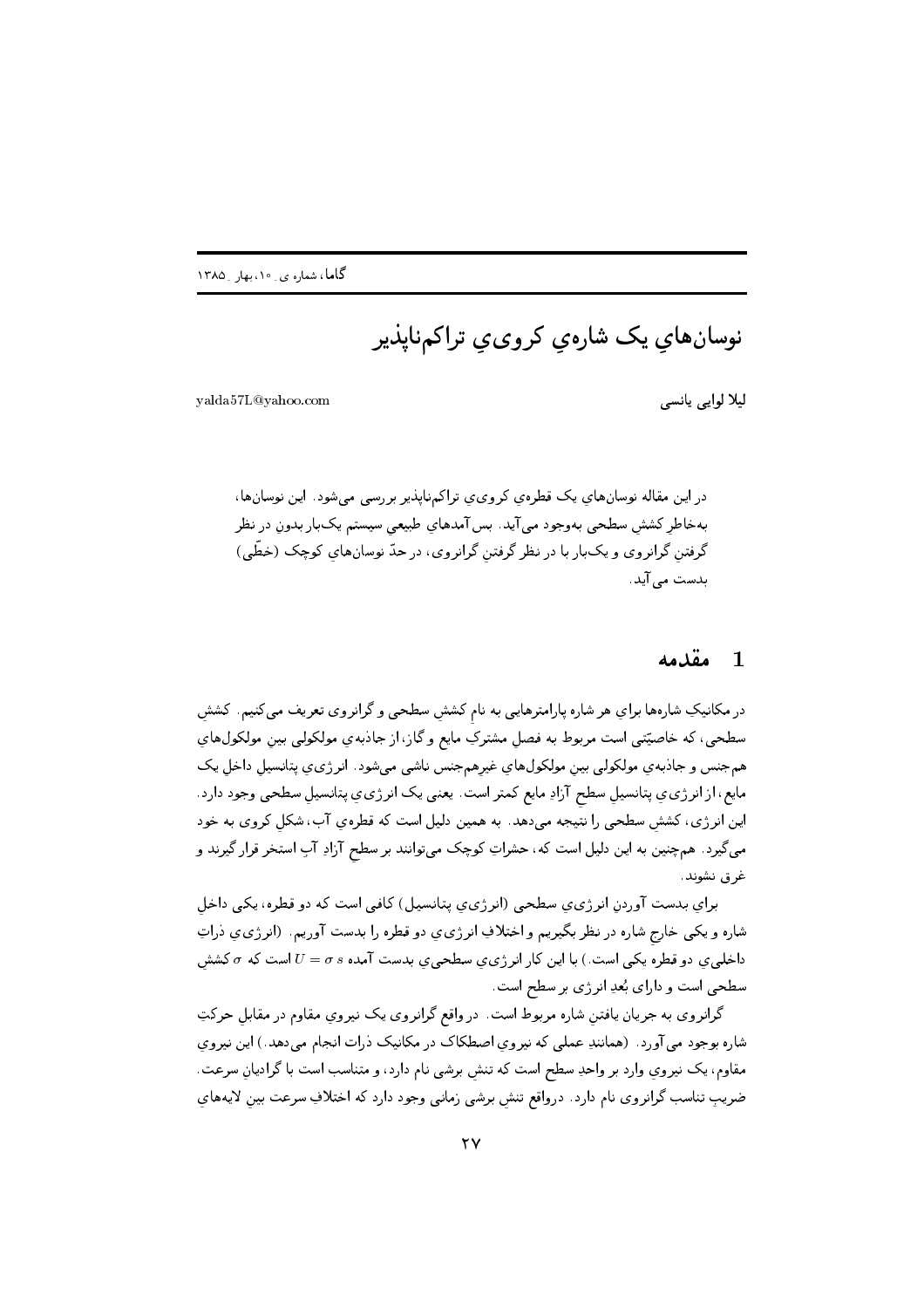شاره وجود داشته باشد، یعنبی گرادیان سرعت مخالفِ صفر باشد، و کارش این است که می خواهد سرعتهای لایههای مجاور را یکی کند. گرانروی به جنس شارهبستگی دارد و با تغییر دما نیز تغییر میکند. به عنوانِ مثال، گرانروي آب خيلی کم و گرانروي عسل زياد است. شارهای که نسبتِ تنش برشي به تغييراتِ سرعت در آن ثابت است، شارهي نيوتني و شارهاي كه نسبتِ تنش برشي به تغييراتِ سرعت در آن ثابت نیست، شارهی غیر نیوتنی نامیده میشود. بسیاری از شارهها از قبیل آب و هوا نيوتني هستند.

برای شارهی تراکمناپذیر، میتوان معادلهیِ نویLستوکس را با استفاده از قانونِ دوّم نیوتن نوشت. این معادله یک معادلهی غیر خطی بر حسب سرعتِ شاره است. در حالتِ کلی این معادله قابل حل نیست. معادلهی نوی استوکس عبارت است از [3]:

$$
\rho \frac{dv^{i}}{dt} = \rho \frac{\partial v^{i}}{\partial t} + \rho (\mathbf{v} \cdot \nabla) v^{i} = -\partial^{i} p + \partial_{j} F^{ij}
$$

که در آن p چگالبی شاره، v سرعتِ شاره، p فشار و F<sup>ij</sup> تنش برشی است. از طرفی برای هر شاره ی تراکمهناپذیر با استفاده از شرطِ بقای جرم، یک معادلهی پیوستگی به صورتِ زیر داریم:

$$
\frac{\partial \rho}{\partial t} + \mathbf{v} \cdot \nabla \rho = 0
$$

یک معادله ی حالت هم در شاره داریم، که رابطه ی بین p (چگالی) و p (فشار) را بیان میکند. برای شاره ی تراکمنایذیر معادله ی حالت به صورتِ $c = \rho = 0$ است، که در آن  $c$  ثابت است.

### نوسانهای یک شارهی کروی  $\overline{2}$

فرضمی کنیم یک قطرهی آب کروی شکل داریم و یک ضربه به آن وارد می کنیم. در اثر این ضربه، قطره از شکل کره خارج میشود. میدانیم کره دارای کمترین انرژی است، یعنی حالتِ تعادل سیستم است. همچنین میدانیم سیستمهای فیزیکی وقتی از حالتِ تعادل خارج میشوند، تمایل دارند به حالتِ تعادل برگردند. پس قطرهی آب در اثر این ضربه (و نیروی کشش سطحی) شروع به نوسان میکند. برای بدست آوردن نوسانهای طبیعی، باید انرژی ی پتانسیل وانرژی ی جنبشی قطره را برای انحرافهای کوچک از کره بدست آوریم. قبل از بدست آوردن انرژی ی جنبشی و انرژی ی پتانسیل ، این مسئله را از روش تحلیل ابعادی حل میکنیم.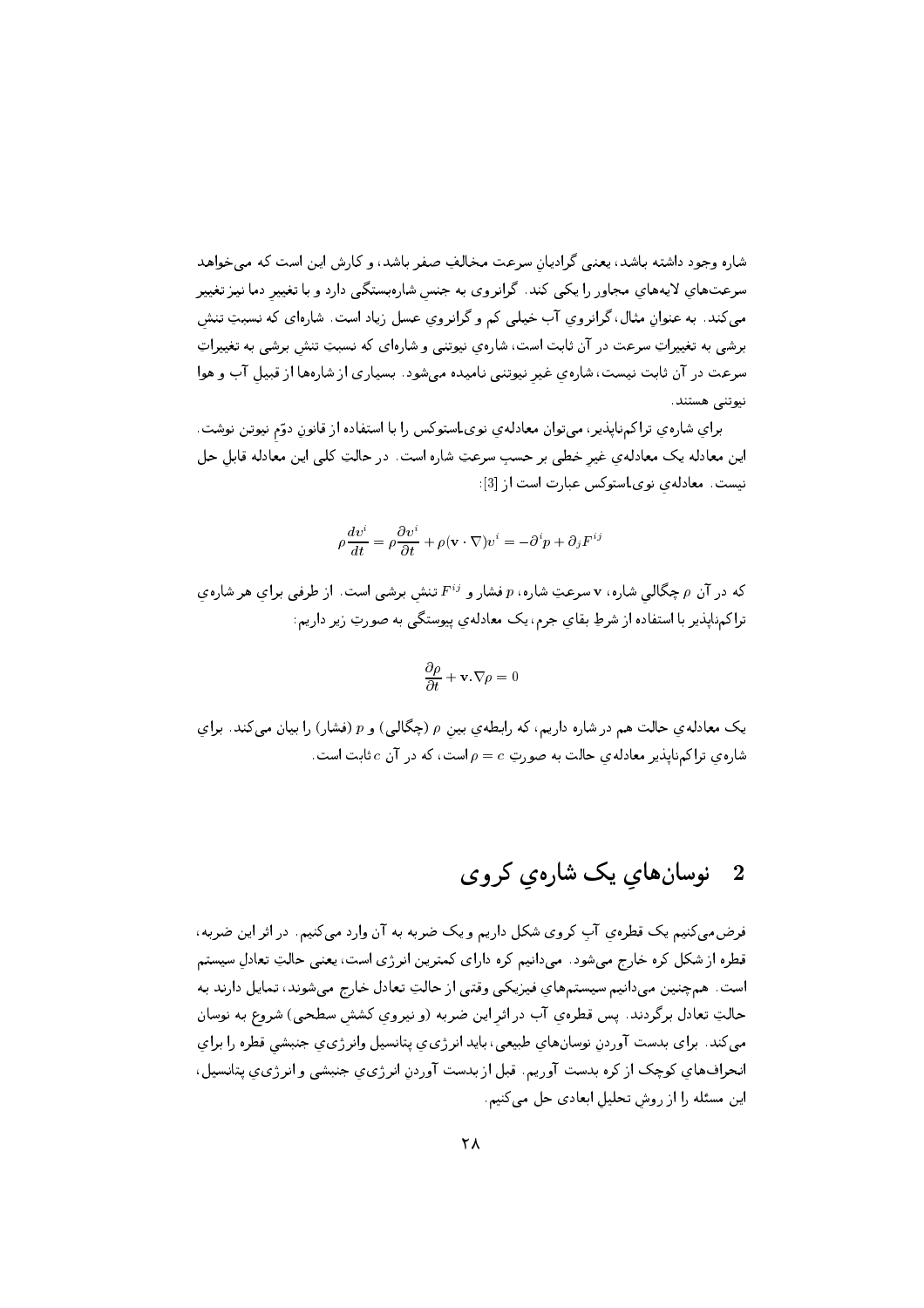$\rm M\ T^{-2}$  قطرهای آب در نظر بگیریم با چگالی یِ  $\rho$ ، شعاع  $R$ ، و کشش سطحی یِ  $\sigma$  . بُعدِ کشش سطحی  $^{-2}$ است، و به آسانی میتوان دید که  $\frac{\rho R^3}{\sigma}$  بُعدِ زمان دارد. پس اگر  $\omega$  بس آمدِ طبیعی $z$  نوسانِ قطره باشد باید داشته باشیم  $\frac{\sigma}{aB^3}=\pi\frac{\sigma}{\sigma^2}$ ، که در اینجا  $\eta$  یک عددِ بیبُعد است. حال یک تخمین عددی برای آب می زنیم. برای آب داریم:

> $\sigma = 0.07 (N/m), \quad \rho = 1000 (kg/m^3)$ برای یک قطرهی آب که از قطرهچکان خارج میشود، داریم:  $R \approx 10^{-3}$  (m) اگر  $\eta$  را از رتبهی یک در نظر بگیریم، نتیجه می شود:  $\omega^2 \approx 10^5$  (s<sup>-2</sup>)

#### انرژی ی پتانسیل 2.2

میخواهیم قطرهای تراکمهناپذیر به شعاع  $R$  را بررسی کنیم. انرژی و پتانسیل قطره عبارت است از:  $U = \sigma s$ ,  $(1)$ 

که U انرژی ی پتانسیل، r کشش سطحی (انرژی بر واحدِ سطح)، و s مساحتِ کره است. از رابطه ی قبل میتوان دید، که برای محاسبهی انرژی ی پتانسیل قطره، به مساحتِ آن نیاز داریم. معادلهی این سطح در مختصاتِ کروی را میشود چنین نوشت:

$$
r_p = \sum_{l,m} \left( a_m^l Y_l^m(\theta, \phi) \right) + r_0 \tag{2}
$$

که در آن  $(r,\theta,\phi)$  مختصاتِ کروی، و $r$ و  $a^l_m$  ها مقدارهایی ثابتاند و جمع روی  $l$ از 1 تا $\infty$  است، و جمع روي  $m$  از  $l$ – تا  $l$  است (اين قرارداد جمع را در تمام مقاله به كار مىبريم).  $r_p$  مختصهي شعاعی یِ نقطهای از مرز قطره است، که زاویههایش  $(\theta,\phi)$  است.  $a_m^l$ ها در واقع دامنههای متناظر با انحراف از حالتِ تعادل اند، و r، با استفاده از تراكمهناپذيري (ثابتبودنِ حجم قطره) از روي اين دامنه و فازها به دست می آید. برا ی بهدست آوردن  $r_0$ ، داریم:

$$
\tau = \int_0^{2\pi} d\phi \int_0^{\pi} \sin \theta d\theta \int_0^{r_p} r^2 dr = \frac{1}{3} \int r_p^3 d\Omega
$$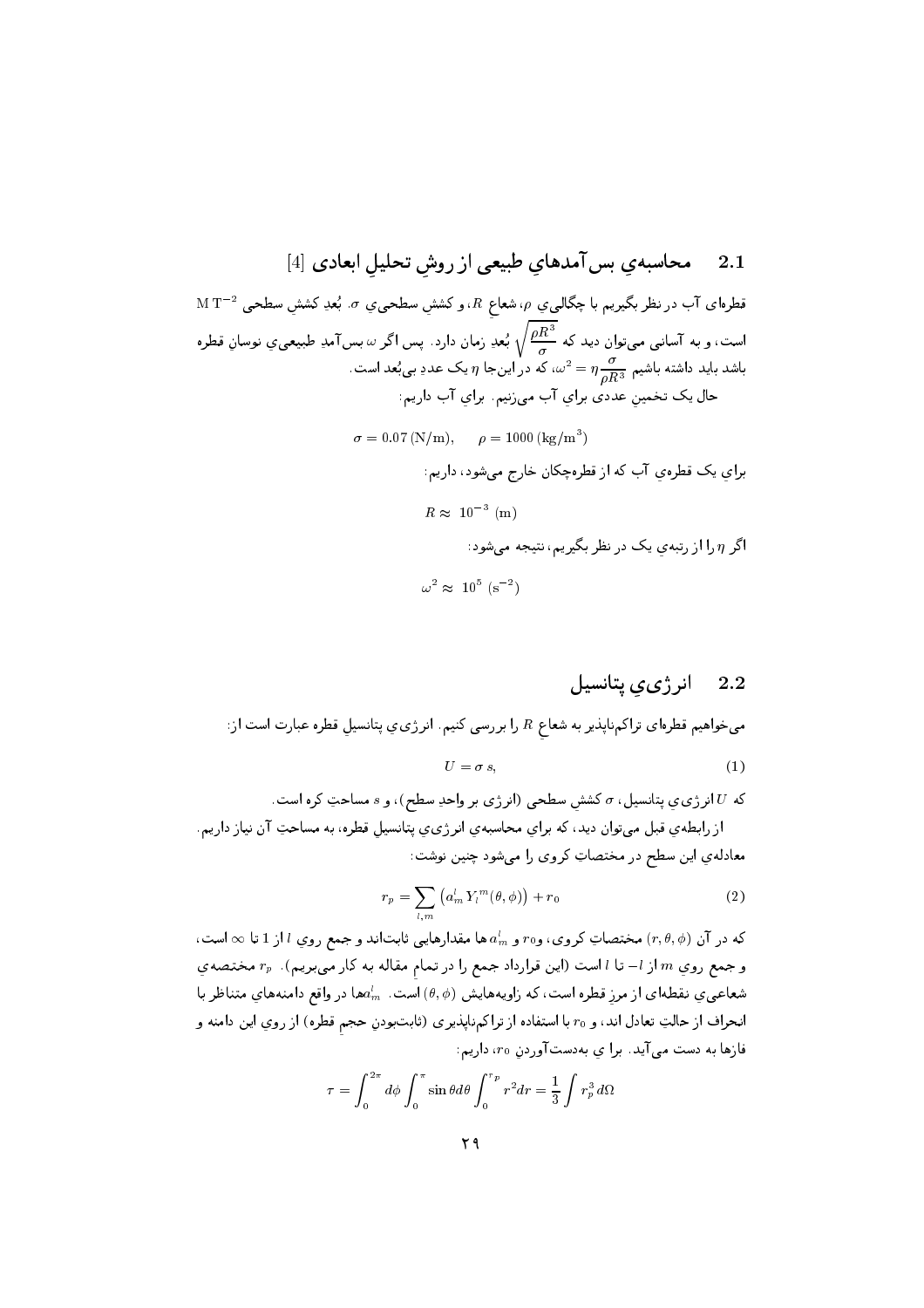با استفاده از (2) داریم:

$$
\tau = \frac{1}{3} \left[ \int r_0^3 d\Omega + \sum_{\{l,m\}} a_m^l a_{m'}^{l'} a_{m''}^{l''} \int Y_l^m Y_{l'}^{m'} Y_{l''}^{m''} d\Omega \right. \\ + \sum_{l,m} \int 3 r_0^2 a_m^l Y_l^m d\Omega + 3 r_0 \sum_{\{l,m\}} a_{m'}^{l' *} \int Y_l^m Y_{l'}^{m'*} d\Omega \right]
$$

چون ما نوسانهای کوچک را بررسی میکنیم، بنابراین میتوان از انتگرال دوّم در رابطهی بالا صرفنظر کرد . یعنی جملههای تا رتبهی دوّم نسبت به  $a_m^l$  ها را نگه میداریم. برای محاسبهی انتگرالهای بالا از شرطِ بهنجارش  $Y_l^m$  ها استفاده میکنیم، یعنی:

$$
\int Y_l^m(\theta,\phi)Y_{l'}^{m'*}(\theta,\phi)d\Omega = \delta_{ll'}\delta^{mm'}
$$
\n(3)

با محاسبه داریم:

$$
\tau = \frac{1}{3} \left[ 4\pi r_0^3 + 3 r_0 \sum_{l,m} a_m^l a_m^{l*} \right] = \frac{4}{3} \pi R^3 \tag{4}
$$

چون نوسانهاي كوچک را بررسي ميکنيم، کافي است انرژي پتانسيل و انرژي جنبشي را تا مرتبهي 2 نسبت به جابجایی از حالتِ تعادل حساب کنیم، یعنی کافی است  $r_0$  را تا مرتبهی 2 نسبت به  $a_m^l$  ها حساب كنيم. بنابراين داريم:

$$
r_0 \approx R + \delta \tag{5}
$$

با استفاده از رابطهی (4) داریم:

$$
\tau = \frac{4}{3}\pi R^3 = \frac{4}{3}\pi (R+\delta)^3 + (R+\delta) \sum_{l,m} a_m^l a_m^{l*}
$$

$$
\approx \frac{4}{3}\pi (R^3 + 3\delta R^2) + R \sum_{l,m} a_m^l a_m^{l*}
$$

پس :

$$
4\pi\delta R^2+R\sum_{l,m}a^l_m\,a^{l*}_m=0
$$
 
$$
\vdots
$$

$$
\delta \approx -\frac{1}{4\pi R} \sum_{l,m} a_m^l a_m^{l*} \tag{6}
$$

با استفاده از رابطهی (5) داریم: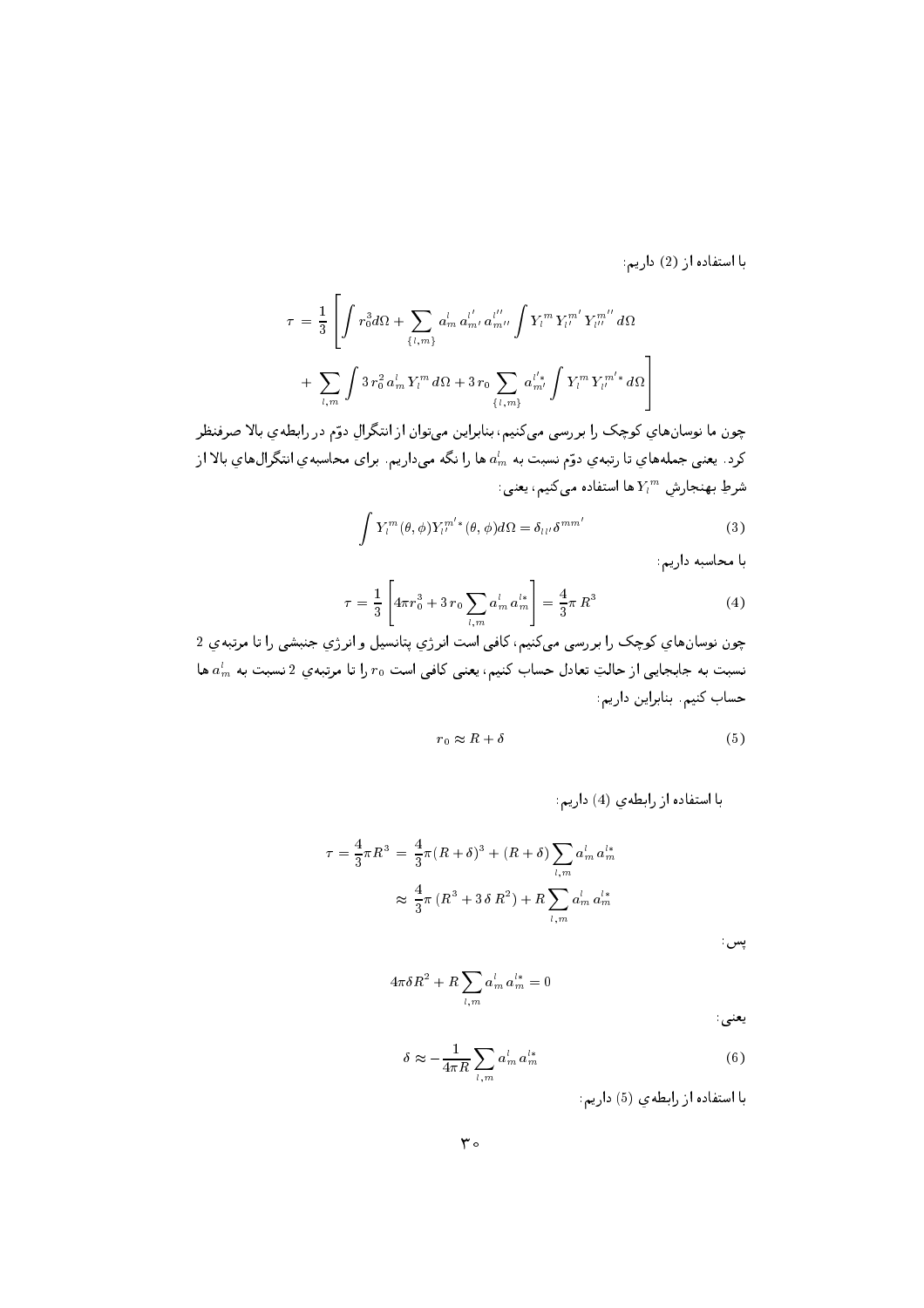$$
r_0 = R - \frac{1}{4\pi R} \sum_{l,m} a_m^l a_m^{l*} \tag{7}
$$

$$
ds = \left[ \frac{\partial \mathbf{r}}{\partial \theta} \times \frac{\partial \mathbf{r}}{\partial \phi} \right] d\theta d\phi
$$
(8)  

$$
\hat{\mathbf{r}} = \sin \theta \cos \phi \hat{\mathbf{i}} + \sin \theta \sin \phi \hat{\mathbf{j}} + \cos \theta \hat{\mathbf{k}}
$$
  

$$
\hat{\theta} = \cos \theta \cos \phi \hat{\mathbf{i}} + \cos \theta \sin \phi \hat{\mathbf{j}} - \sin \theta \hat{\mathbf{k}}
$$
  

$$
\hat{\phi} = \cos \phi \hat{\mathbf{j}} - \sin \phi \hat{\mathbf{i}}
$$
  

$$
\mathbf{r} = r(\theta, \phi) \hat{\mathbf{r}}
$$

با استفاده از روابطِ بالا داریم:

$$
\frac{\partial \hat{\mathbf{r}}}{\partial \theta} = \cos \theta \cos \phi \, \hat{\mathbf{i}} + \cos \theta \sin \phi \, \hat{\mathbf{j}} - \sin \theta \, \hat{\mathbf{k}} = \hat{\theta}
$$
 (9)

$$
\frac{\partial \hat{\mathbf{r}}}{\partial \phi} = -\sin \theta \sin \phi \,\hat{\mathbf{i}} + \sin \theta \cos \phi \,\hat{\mathbf{j}} = \sin \theta \,\hat{\phi} \tag{10}
$$

$$
\left| \frac{\partial \mathbf{r}_p}{\partial \theta} \times \frac{\partial \mathbf{r}_p}{\partial \phi} \right| = r_p^2 \sin \theta \left[ 1 + \frac{1}{2r_p^2 \sin^2 \theta} \left( \frac{\partial r_p}{\partial \phi} \right)^2 + \frac{1}{2r_p^2} \left( \frac{\partial r_p}{\partial \theta} \right)^2 \right] \tag{11}
$$

$$
s = \iint r_p^2 \sin \theta d\theta d\phi + \iint \frac{1}{2 \sin \theta} \left(\frac{\partial r_p}{\partial \phi}\right)^2 d\theta d\phi + \iint \frac{\sin \theta}{2} \left(\frac{\partial r_p}{\partial \theta}\right)^2 d\theta d\phi
$$
  
= 
$$
\int r_p^2 d\Omega + \frac{1}{2} \int \left[\frac{1}{\sin^2 \theta} \left(\frac{\partial r_p}{\partial \phi}\right)^2 + \left(\frac{\partial r_p}{\partial \theta}\right)^2\right] d\Omega
$$
 (12)

$$
\int r_p^2 d\Omega = 4\pi r_0^2 + \sum_{l,m} a_m^l a_m^{l*} \tag{13}
$$

از طرفي:

$$
\iint \frac{1}{2\sin\theta} \left(\frac{\partial \ r_p}{\partial \phi}\right)^2 d\theta d\phi = \iint \frac{1}{2\sin\theta} \frac{\partial \ r_p}{\partial \phi} \frac{\partial \ r_p^*}{\partial \phi} d\theta d\phi \tag{14}
$$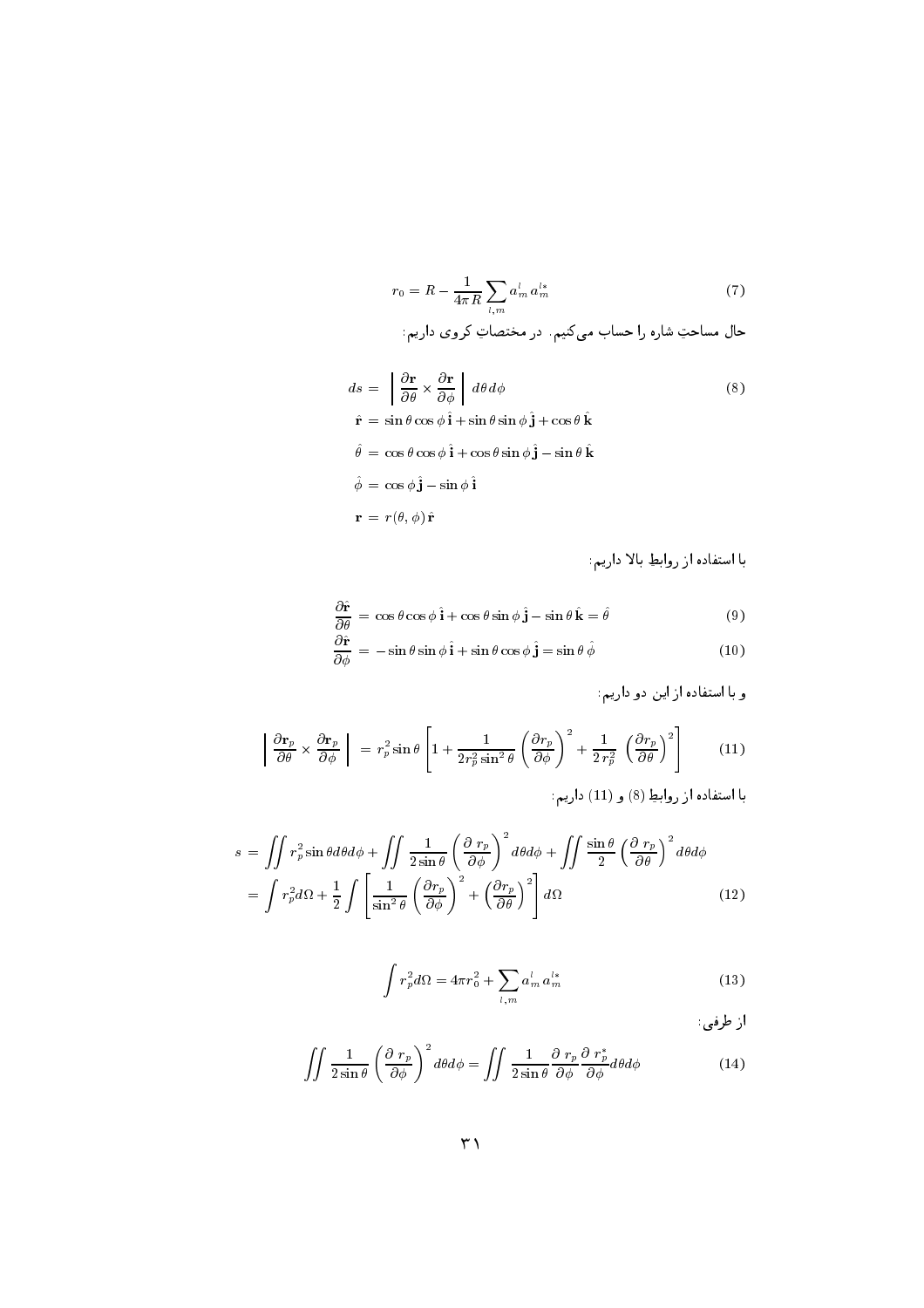$$
\int_{\phi=0}^{2\pi} \frac{\partial \ r_p^*}{\partial \phi} \frac{\partial r_p}{\partial \phi} d\phi = r_p^* \frac{\partial \ r_p}{\partial \phi} \Big|_{\phi=0}^{\phi=2\pi} - \int_{\phi=0}^{2\pi} r_p^* \frac{\partial^2 r_p}{\partial \phi^2} d\phi \tag{15}
$$

و مشتقِ آن، و  $r_p^*$  نسبت به  $\phi$  دورهایاند. پس جملهیِ مرزی صفر است  $r_p$ با استفاده از روابطِ (14) و (15) داریم:

$$
\int_{\theta=0}^{\pi} \int_{\phi=0}^{2\pi} \frac{1}{2\sin\theta} \left(\frac{\partial r_p}{\partial \phi}\right)^2 d\theta d\phi = -\int_{\theta=0}^{\pi} \int_{\phi=0}^{2\pi} \frac{r_p^*}{2\sin\theta} \frac{\partial^2 r_p}{\partial \phi^2} d\theta d\phi \tag{16}
$$

$$
\int \int \frac{1}{2 \sin \theta} \left(\frac{\partial r_p}{\partial \phi}\right)^2 d\theta d\phi + \int \int \frac{\sin \theta}{2} \left(\frac{\partial r_p}{\partial \theta}\right)^2 d\theta d\phi
$$
  
=  $-\frac{1}{2} \int_{\theta=0}^{\pi} \int_{\phi=0}^{2\pi} r_p^* \left[ \left(\frac{1}{\sin^2 \theta} \frac{\partial^2}{\partial \phi^2} + \frac{1}{\sin \theta} \frac{\partial (\sin \theta \frac{\partial}{\partial \theta})}{\partial \theta}\right) \sum_{l,m} a_m^l Y_l^m(\theta, \phi) \right] \sin \theta d\theta d\phi$ 

$$
\mathbf{L} \cdot \mathbf{L} Y_l^m(\theta, \phi) = -\left[\frac{1}{\sin^2 \theta} \frac{\partial^2}{\partial \phi^2} + \frac{1}{\sin \theta} \frac{\partial (\sin \theta \frac{\partial}{\partial \theta})}{\partial \theta} \right] Y_l^m(\theta, \phi) = l(l+1) Y_l^m(\theta, \phi) \quad (18)
$$

$$
-\frac{1}{2} \int_{\theta=0}^{\pi} \int_{\phi=0}^{2\pi} r_p^* \left[ \left( \frac{1}{\sin^2 \theta} \frac{\partial^2}{\partial \phi^2} + \frac{1}{\sin \theta} \frac{\partial (\sin \theta \frac{\partial}{\partial \theta})}{\partial \theta} \right) \sum_{l,m} a_m^l Y_l^m(\theta, \phi) \right] d\Omega
$$
  
= 
$$
\frac{1}{2} \sum_{l,m} l(l+1) a_m^l a_m^{l*}
$$
(19)

با استفاده از روابطِ (12) و (13) و (19)، s بدست می آید.

$$
s = 4\pi r_0^2 + \sum_{l,m} \left[ 1 + \frac{1}{2}l\left(l+1\right) \right] \, a_m^l \, a_m^{l*}
$$
\nl m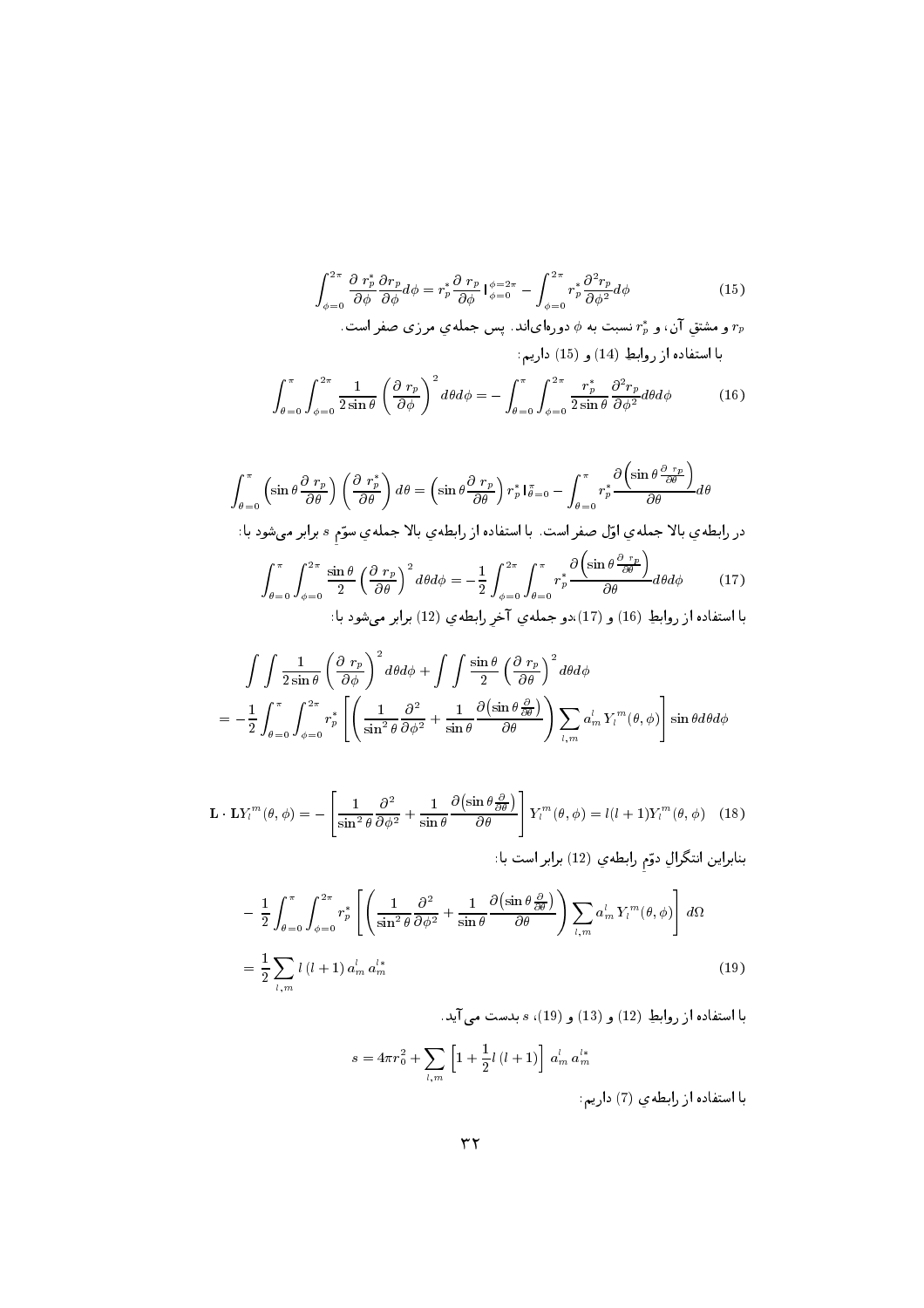$$
s \approx 4\pi \left[ R^2 - 2\frac{1}{4\pi} \sum_{l,m} a_m^l a_m^{l*} \right] + \sum_{l,m} \left[ 1 + \frac{1}{2} l(l+1) \right] a_m^l a_m^{l*}
$$
  
=  $4 \pi R^2 + \sum_{l,m} \left[ -1 + \frac{1}{2} l(l+1) \right] a_m^l a_m^{l*}$ 

از رابطهى بالاورابطهى (1) داريم:

$$
U = \sigma s = U_0 + \sigma \sum_{l,m} \left[ -1 + \frac{1}{2} l \left( l + 1 \right) \right] a_m^l a_m^{l*} \tag{20}
$$

که  $U_0$  انرژی ی پتانسیل حالتِ تعادل است $\sigma=(U_0=4\,\pi\,R^2\,\sigma)$ . این انرژی ی پتانسیل، جمله ی درجه ی  $a_m^1$  یک نسبت به  $a_m^l$  ها ندارد. از طرفبی جملهی مجذوری نسبت به  $a_m^1$  هم صفر است. در واقع متناظر با انتقال صلب شاره است که انرژی ی پتانسیل را عوض نمی کند.

#### انرژي ي جنبشي 2.3

ازژوي جنبشی (K) عبارت است از:  
\n
$$
K = \frac{1}{2}\rho \int |\mathbf{v}|^2 d^3x = \frac{1}{2}\rho \int \mathbf{v} \cdot \mathbf{v}^* d^3x
$$
\n(21)

در رابطهی بالا p چگالبی ی مایع و v سرعتِ حرکتِ مایع است. برای بدست آوردن انرژی جنبشی تا مرتبه ی دو نسبت به جابجاییها، کافی است سرعت را تا مرتبه ی یک نسبت به جابجاییها حساب کنیم. شرطِ مرزی برای بردار سرعت این است که هر نقطه در مرز مایع، همیشه در مرز مایع باقی بماند.  ${\bf r}+{\bf v}\bigtriangleup t$  فرض کنیم معادلهی مرز مایع بصورتِ  $f({\bf r},t)=f({\bf r},t)$  باشد، بعد از زمان  $\bigtriangleup t$  نقطهی  ${\bf r}$  به رفته، و این نقطه باید باز هم یک نقطهی مرزی باشد، پس باید داشته باشیم:

$$
f(\mathbf{r} + \mathbf{v} \, \Delta t, \ t + \Delta t) = 0
$$

بنابراین داریم:

$$
\left[\mathbf{v}.\nabla f + \frac{\partial f}{\partial t}\right]_{f=0} = 0\tag{22}
$$

که در اینجا  $\nabla$  عملگر گرادیان است. طرفِ چپ رابطهیِ بالا، مشتقِ همرفتهیِ  $f$  است.  $f$  را میتوان به شكل

$$
f(r, \theta, \phi, t) = r - r_p(\theta, \phi, t)
$$
\n(23)

گرفت. بستگی  $r_{\it p}$  به  $t$  از طریق  $a^l_m$  ها است.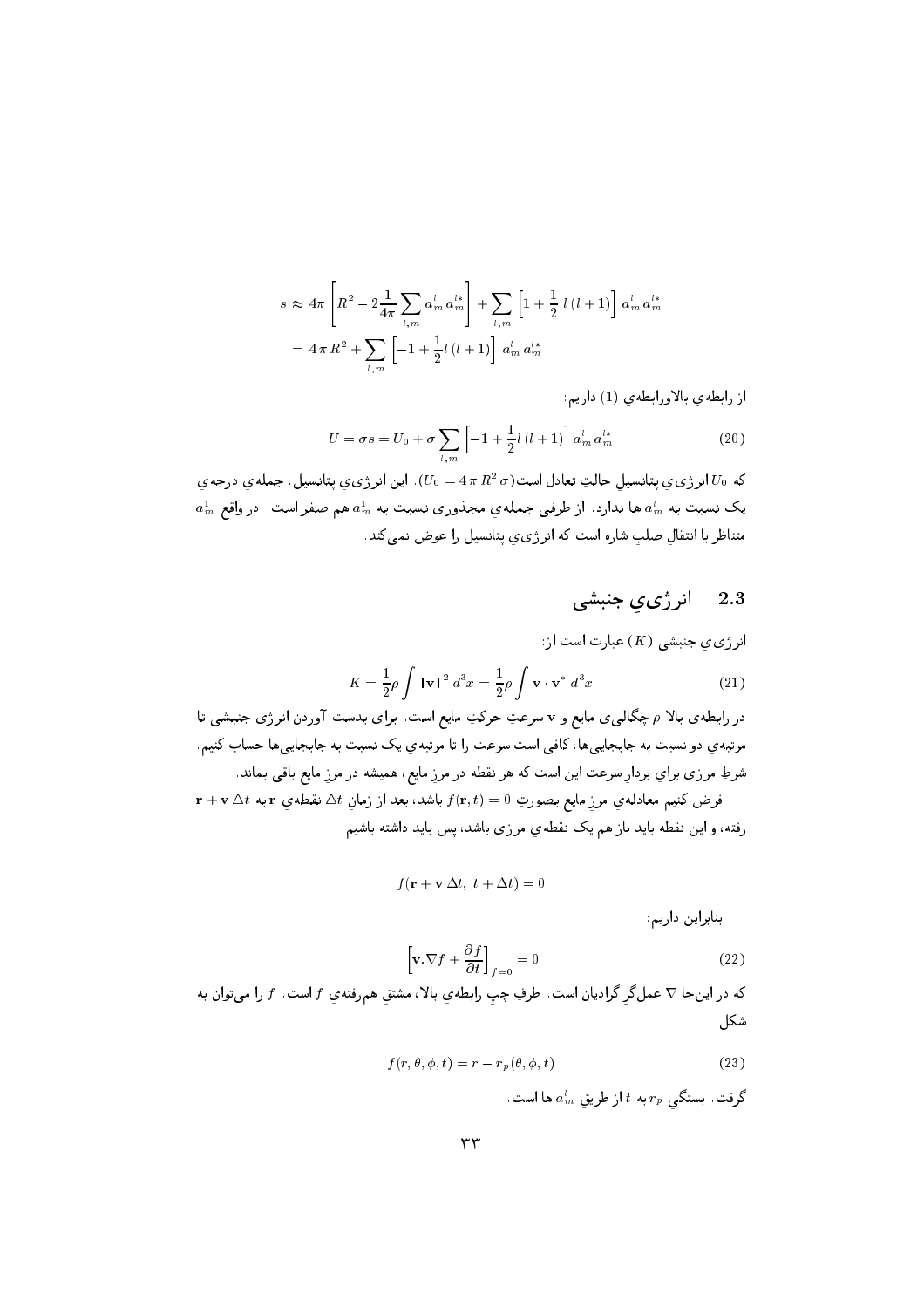با جايگذاري، (23) در (22)، شكل كلبي، (22) پيچيده خواهد بود. ولبي چون بدست آوردن v تا رتبهی یک نسبت به جابجاییها کافی است، (22) را هم میتوان تا همین رتبه نوشت. بنابراین داریم:

$$
v_r(R, \theta, \phi) - \frac{\partial(r_p)}{\partial t} = 0 \tag{24}
$$

در رابطه ی بالا  $v_r$  مئلفه ی شعاعی سرعت است. از تراکمنایذیری مایع داریم:

$$
\nabla \cdot \mathbf{v} = 0 \tag{25}
$$

و (25) برای بدست آوردن v بر حسب  $a_m^l$  ها کافی نیستند. برای بدست آوردن v به کرل v هم  $(24)$ نیاز داریم. اگر میدان سرعت را ناچرخشی بگیریم، داریم:

$$
\nabla \times \mathbf{v} = 0 \tag{26}
$$

$$
\mathbf{v} = \nabla \psi \tag{27}
$$

از (25) و (27) داريم:

$$
\nabla^2 \psi = 0, \qquad \qquad r < R,\tag{28}
$$

از رابطههای (2) و (24) و (27) نتیجه می شود:

$$
\frac{\partial \psi}{\partial r}(R,\theta,\phi) = \sum_{l,m} \dot{a}_m^l Y_l^m(\theta,\phi)
$$
\n(29)

جواب (28) عبارت است از ([2] فصل (3):

$$
\psi(r,\theta,\phi) = c_0 + \sum_{l,m} A_m^l r^l Y_l^m(\theta,\phi)
$$
\n(30)

با جاگذاري (30) در (29) نتيجه مي شود:

$$
\frac{\partial \psi}{\partial r}(R, \theta, \phi) = \sum_{l,m} A_m^l l r^{l-1} Y_l^m(\theta, \phi) \Big|_{r=R} = \sum_{l,m} \dot{a}_m^l Y_l^m(\theta, \phi)
$$
از رابطوي بالا تتیجه میشود:

$$
A_m^l = \frac{\dot{a}_m^l}{lR^{l-1}}
$$

با جاگذاری رابطهی بالا در (30) داریم:

$$
\psi(r,\theta,\phi) = c_0 + \sum_{l,m} \frac{\dot{a}_m^l}{lR^{l-1}} \ r^l \ Y_l^m(\theta,\phi) \tag{31}
$$

یس داریم: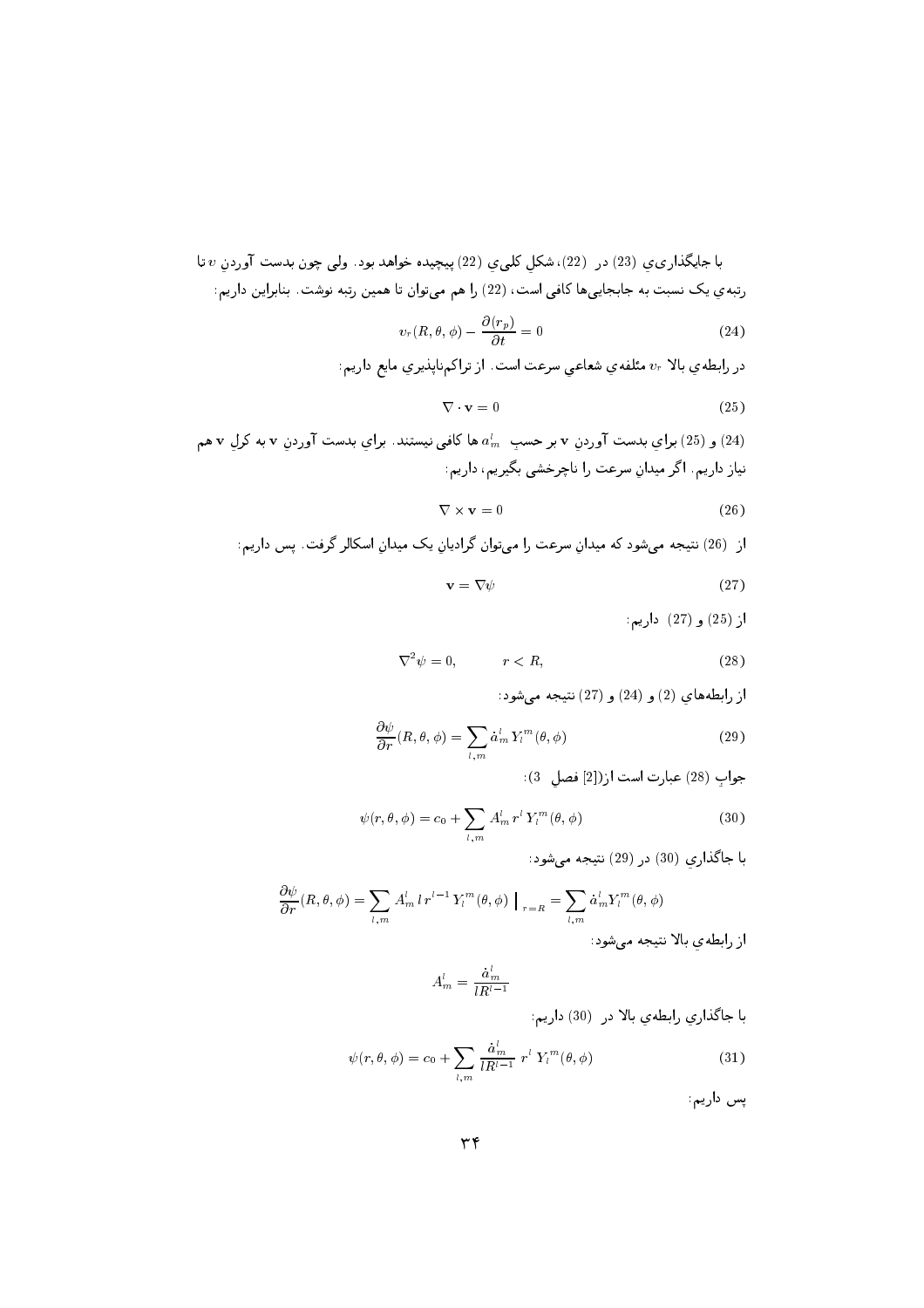$$
v_r = \frac{\partial \psi}{\partial r} = \sum_{l,m} \dot{a}_m^l \left(\frac{r}{R}\right)^{l-1} Y_l^m(\theta, \phi)
$$
\n(32)

$$
v_{\theta} = \frac{1}{r} \frac{\partial \psi}{\partial \theta} = \sum_{l,m} \frac{\dot{a}_m^l}{l} \left(\frac{r}{R}\right)^{l-1} \frac{\partial Y_l^m(\theta, \phi)}{\partial \theta} \tag{33}
$$

$$
v_{\phi} = \frac{1}{r \sin \theta} \frac{\partial \psi}{\partial \phi} = \sum_{l,m} \frac{\dot{a}_m^l}{l \sin \theta} \left(\frac{r}{R}\right)^{l-1} \frac{\partial Y_l^m(\theta, \phi)}{\partial \phi} \tag{34}
$$

برای محاسبه ی انرژی ی جنبشی در رابطه ی (21) چون انتگرال(ه از مرتبه ی دو (نسبت به جابهجایی ها) است و میخواهیم که انرژی جنبشی هم از مرتبهی دو باشد، پس کافی است ناحیهی انتگرال گیری را تا مرتبه *ي صفر* بگيريم، يعني كرهاي به مركزِ مبداً وشعاع R . با انتگرالگيري جزءبهجزء و استفاده از رابطه ی (28) داریم:

$$
K = \frac{1}{2}\rho \int \mathbf{v} \cdot \mathbf{v}^* d^3 x = \frac{1}{2}\rho \int \psi^* \frac{\partial \psi}{\partial r} ds
$$

با استفاده از (31) داریم:

$$
K = \sum_{l,m} \frac{\rho R^3}{2l} \dot{a}_m^l \dot{a}_m^{l*}.
$$
 (35)

بس آمدهای طبیعی 2.4

از رابطهی (20) دیده میشود که انرژی $\sigma$  پتانسیل نسبت به  $a^l_m$  ها مجذوری است و جملههای غیر قطری ندارد. (یعنبی جملههای  $a^{l*}_{m}$  و $l' \neq l'$  یا  $m \neq m'$  نداریم.) از رابطه $(35)$  هم پیداست که انرژی $\sigma$  جنبشی نسبت به  $a_m^l$  ها مجذوری است و جملههای غیر قطری ندارد . پس  $a_m^l$  ها وجههای طبیعیی نوسان هستند و نسبتِ ضریبِ هر جملهی مجذوری در انرژی ی پتانسیل به ضریبِ جملهی مجلدوري ي متناظر در انرژي ي جنبشي، مجلدور يک بس آمدِ طبيعي است. زيرا اگر  $T=\frac{1}{2}m\dot{x}^2$  و باشند، آنگاه  $\frac{k}{m}=\frac{k}{m}$ است. پس به ازاي هر  $l$  و  $m$ ، داريم:  $U=\frac{1}{2}\,k\,x^2$  $\left(\omega_m^l\right)^2 = \frac{2 l \sigma \left[-1 + \frac{1}{2} l (l+1)\right]}{e R^3}$  $(36)$ 

عبارتِ بالا به ازاى 1 = 1 صفر است واين به اين دليل است كه انرژىي پتانسيل به ازاى 1 = 1 صفر است. بقیهی مجذور بس آمدها مثبت هستند، یعنبی حرکتها نوسانی اند و تعادل سیستم پایدار است. با مقایسهٔ رابطهی بالا و مجذور بس آمدِ بدست آمده در روش تحلیل ابعادی نتیجه میشود: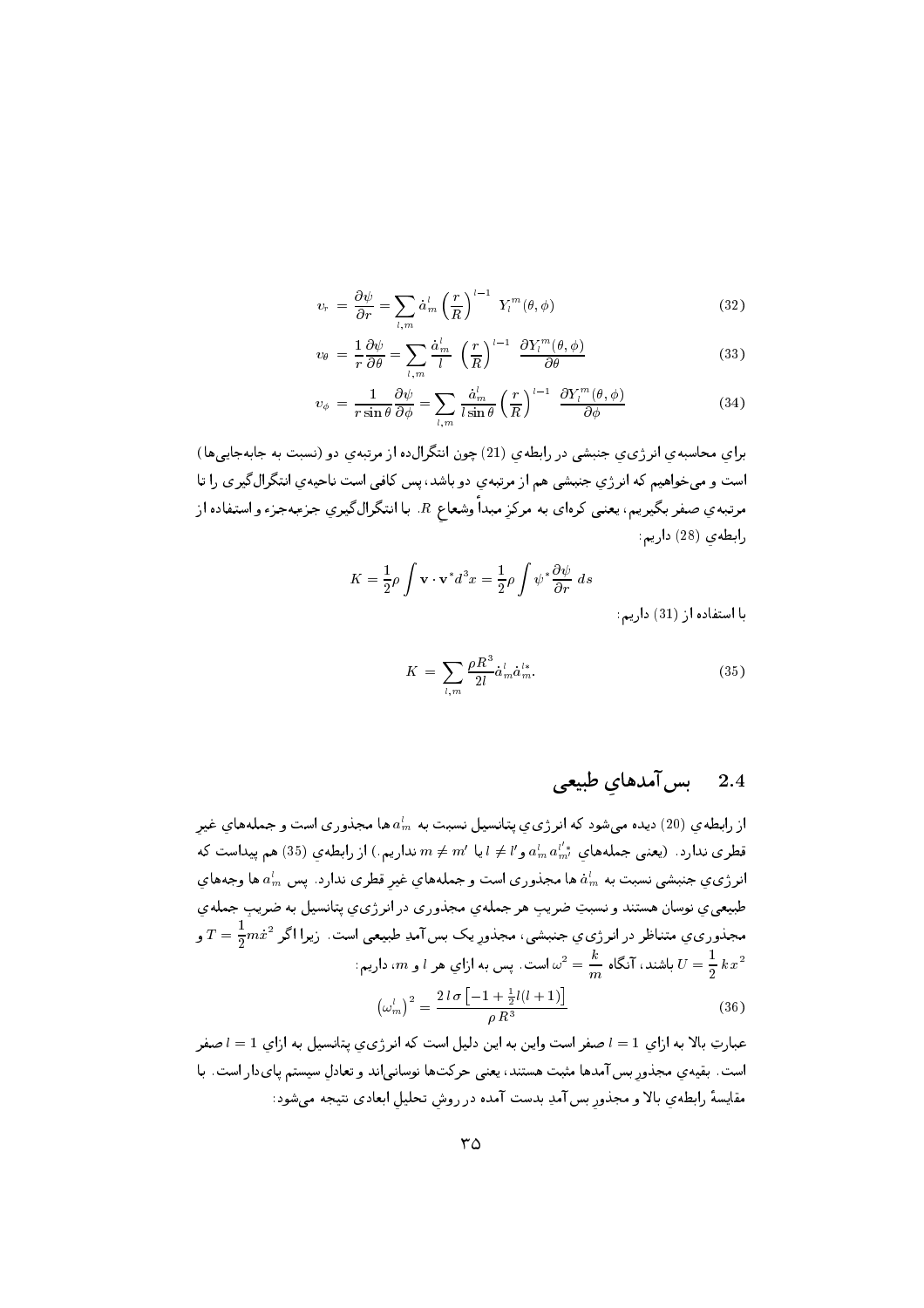$$
\eta=2l\left[-1+\frac{1}{2}l(l+1)\right]
$$

اگر F نیرویِ ناشی از گرانروی در واحدِ سطح شاره باشد، داریم ([3]) :

$$
\rho \frac{dv^i}{dt} = -\partial^i p + \partial_j F^{ij}
$$

در رابطهي بالا p چگالي، v سرعت، p فشار، و F<sup>ij</sup> (كه مؤلّفههاي يک تانسور است ) نيروي ناشي از گرانروی در واحدِ سطح شاره است. بنابراین  $\frac{dv^i}{dt}$  مؤلّفهیِ  $i$  امِ جرمِ واحدِ حجم ضربدرِ شتاب، مؤلِّفه ي i ام نيروي فشار بر واحدِ حجم، و  $\partial_j F^{ij}$  مؤلِّفه ي i ام نيروي ناشى از گرانروى بر واحدِ  $(-\partial^ip)$  $\left(v_{i}=v_{i}^{*}\right.$ حجم شاره است. اگر طرفينِ رابطه ي بالا را در  $v_{i}^{*}$  (مىدانيم سرعتِ شاره حقيقى است، يعنى ضرب کنیم (روي i جمع داریم) و روي حجم شاره انتگرال بگيريم، داريم:

$$
\int v_i^*(\rho \frac{dv^i}{dt}) d\tau = \int -v_i^* \partial^i p \ d\tau + \int v_i^*(\partial_j F^{ij}) d\tau
$$
  
در رابطهي بالا  $\tau$ ه الماني حجمٔ شاره است. از طرفی  $F^{ij}$  عبارت است از:

 $F^{ij} = \frac{\mu}{2} (\partial^i v^j + \partial^j v^i)$ 

يس داريم:

$$
\int v_i^* \, \partial_j F^{ij} \, d\tau = \frac{\mu}{2} \int v_i^* \partial_j (\partial^i v^j + \partial^j v^i) \, d\tau = \frac{\mu}{2} \int v_i^* (\partial^i \partial_j v^j + \partial_j \partial^j v^i) \, d\tau
$$
\n
$$
\vdots \qquad \vdots \qquad \vdots \qquad \vdots \qquad \vdots \qquad \vdots \qquad \vdots \qquad \vdots \qquad \vdots \qquad \vdots \qquad \vdots \qquad \vdots \qquad \vdots \qquad \vdots \qquad \vdots \qquad \vdots \qquad \vdots \qquad \vdots \qquad \vdots \qquad \vdots \qquad \vdots \qquad \vdots \qquad \vdots \qquad \vdots \qquad \vdots \qquad \vdots \qquad \vdots \qquad \vdots \qquad \vdots \qquad \vdots \qquad \vdots \qquad \vdots \qquad \vdots \qquad \vdots \qquad \vdots \qquad \vdots \qquad \vdots \qquad \vdots \qquad \vdots \qquad \vdots \qquad \vdots \qquad \vdots \qquad \vdots \qquad \vdots \qquad \vdots \qquad \vdots \qquad \vdots \qquad \vdots \qquad \vdots \qquad \vdots \qquad \vdots \qquad \vdots \qquad \vdots \qquad \vdots \qquad \vdots \qquad \vdots \qquad \vdots \qquad \vdots \qquad \vdots \qquad \vdots \qquad \vdots \qquad \vdots \qquad \vdots \qquad \vdots \qquad \vdots \qquad \vdots \qquad \vdots \qquad \vdots \qquad \vdots \qquad \vdots \qquad \vdots \qquad \vdots \qquad \vdots \qquad \vdots \qquad \vdots \qquad \vdots \qquad \vdots \qquad \vdots \qquad \vdots \qquad \vdots \qquad \vdots \qquad \vdots \qquad \vdots \qquad \vdots \qquad \vdots \qquad \vdots \qquad \vdots \qquad \vdots \qquad \vdots \qquad \vdots \qquad \vdots \qquad \vdots \qquad \vdots \qquad \vdots \qquad \vdots \qquad \vdots \qquad \vdots \qquad \vdots \qquad \vdots \qquad \vdots \qquad \vdots \qquad \vdots \qquad \vdots \qquad \vdots \qquad \vdots \qquad \vdots \qquad \vdots \qquad \vdots \qquad \vdots \
$$

$$
\frac{\mu}{2} \int v_i^* (\partial_j \partial^j v^i) \, d\tau = \frac{\mu}{2} \int \left[ \partial_j (v_i^* \partial^j v^i) - (\partial_j v_i^*) (\partial^j v^i) \right] \, d\tau
$$
میلەي اۆل انتگرال بالا صفر است، زىرا:

$$
\int \partial_j(v_i^*\partial^jv^i)d\tau=\int v_i^*(\partial^jv^i)ds_j
$$

وقتي گرانروي نداريم، فقط مؤلَّفهي عمودي سرعت روي مرز صفر است. زيرا يک نقطه روي مرز، بايد روي مرز باقبي بماند و روابطِ v · v = 0 و v × v = 0 درتمام نقاطِ داخلِ حجم شاره برقرار است. زماني که گرانروي داريم، علاوه بر مؤلَّفهي عموديءِ سرعت، مؤلَّفهي مماسيءِ سرعت هم روي مرز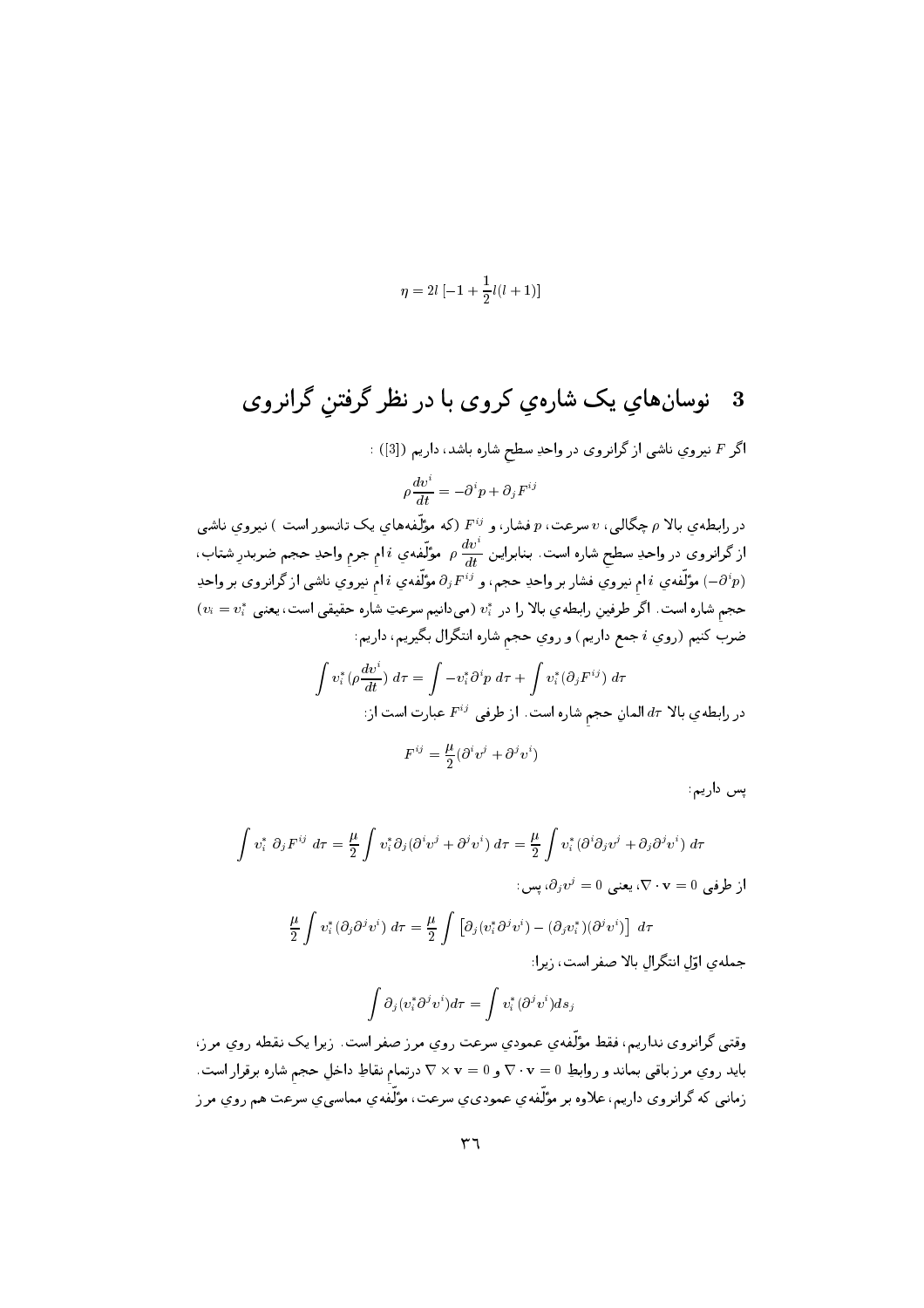صفر است. زيرا نقاطِ بيرونِ شاره، كه در كنار مرز شاره هستند، ساكن!ند. پس نقاطِ روي مرز هم بايد ساکن باشند. در واقع v - v = 0هنوز در تمام حجم شاره برقرار است، ولی v = 0 × v در یک پوسته ي باريكي از مرزِ شاره برقرار نيست و در بقيّهي حجم شاره برقرار است. پس تمام مؤلّفههاي سرعت روي مرز صفر است، یعنی ،v در رابطهی بالا صفر است. پس انتگرال بالا صفر است. پس داریم:

$$
\int v_i^*(\partial_j F^{ij}) d\tau = -\frac{\mu}{2} \int (\partial_j v_i^*)(\partial^j v^i) d\tau
$$

 $\iota \int v_i^* (\partial_j F^{ij}) \, d\tau$  می دانیم که نیروی گرانروی تلفکننده (نیروی مقاوم) است. از طرفی  $\tau$ انتگرال سرعت در چگالی ی نیرو است. یعنی این انتگرال، نشانگر توان است. پس این انتگرال، اتلافِ انرژي ي مكانيكي بر واحدِ زمان را بيان مي كند. يعني:

$$
\int v_i^*(\partial_j F^{ij}) d\tau = -\frac{\mu}{2} \int (\partial_j v_i^*)(\partial^j v^i) d\tau = \frac{dE}{dt}
$$
\n(37)

$$
\frac{dE}{dt} = -\frac{\mu}{2} \left[ \int \partial^j (v^i \partial_j v_i^*) d\tau - \int (\partial^j \partial_j v_i^*) v^i \ d\tau \right]
$$
  
|-
$$
\nabla \times \mathbf{v} = 0
$$

 $\partial_i v^j = \partial^j v_i$ 

یس داریم:

پس

$$
\int (\partial^j \partial_j v_i^*) v^i \, d\tau = \int (\partial_j \partial^j v_i^*) v^i \, d\tau = \int (\partial_j \partial_i v^{j*}) v^i \, d\tau = \int (\partial_i \partial_j v^{j*}) v^i \, d\tau
$$
  

$$
\vdots \qquad \qquad \vdots \qquad \vdots \qquad \vdots \qquad \vdots \qquad \vdots \qquad \vdots \qquad \vdots \qquad \vdots \qquad \vdots \qquad \vdots \qquad \vdots \qquad \vdots \qquad \vdots \qquad \vdots \qquad \vdots \qquad \vdots \qquad \vdots \qquad \vdots \qquad \vdots \qquad \vdots \qquad \vdots \qquad \vdots \qquad \vdots \qquad \vdots \qquad \vdots \qquad \vdots \qquad \vdots \qquad \vdots \qquad \vdots \qquad \vdots \qquad \vdots \qquad \vdots \qquad \vdots \qquad \vdots \qquad \vdots \qquad \vdots \qquad \vdots \qquad \vdots \qquad \vdots \qquad \vdots \qquad \vdots \qquad \vdots \qquad \vdots \qquad \vdots \qquad \vdots \qquad \vdots \qquad \vdots \qquad \vdots \qquad \vdots \qquad \vdots \qquad \vdots \qquad \vdots \qquad \vdots \qquad \vdots \qquad \vdots \qquad \vdots \qquad \vdots \qquad \vdots \qquad \vdots \qquad \vdots \qquad \vdots \qquad \vdots \qquad \vdots \qquad \vdots \qquad \vdots \qquad \vdots \qquad \vdots \qquad \vdots \qquad \vdots \qquad \vdots \qquad \vdots \qquad \vdots \qquad \vdots \qquad \vdots \qquad \vdots \qquad \vdots \qquad \vdots \qquad \vdots \qquad \vdots \qquad \vdots \qquad \vdots \qquad \vdots \qquad \vdots \qquad \vdots \qquad \vdots \qquad \vdots \qquad \vdots \qquad \vdots \qquad \vdots \qquad \vdots \qquad \vdots \qquad \vdots \qquad \vdots \qquad \vdots \qquad \vdots \qquad \vdots \qquad \vdots \qquad \vdots \qquad \vdots \qquad \vdots \qquad \vdots \qquad \vdots \qquad \vdots \qquad \vdots \qquad \vdots \qquad \vdots \qquad \vdots \qquad \vdots \qquad \vdots \qquad \
$$

 $\int (\partial_i \partial_j v^{j*}) v^i \, d\tau = 0$ 

يعنى

$$
\frac{dE}{dt} = -\frac{\mu}{2} \int \partial^j (v^i \partial_j v_i^*) d\tau = -\frac{\mu}{2} \int (v^i \partial_j v_i^*) ds^j = -\frac{\mu}{2} \int \partial_j (\frac{\mathbf{v} \cdot \mathbf{v}^*}{2}) ds^j \tag{38}
$$

از طرفی در کره داریم  $ds = ds^j \hat{e_j} = ds^j = ds^j$ ، بنابراین: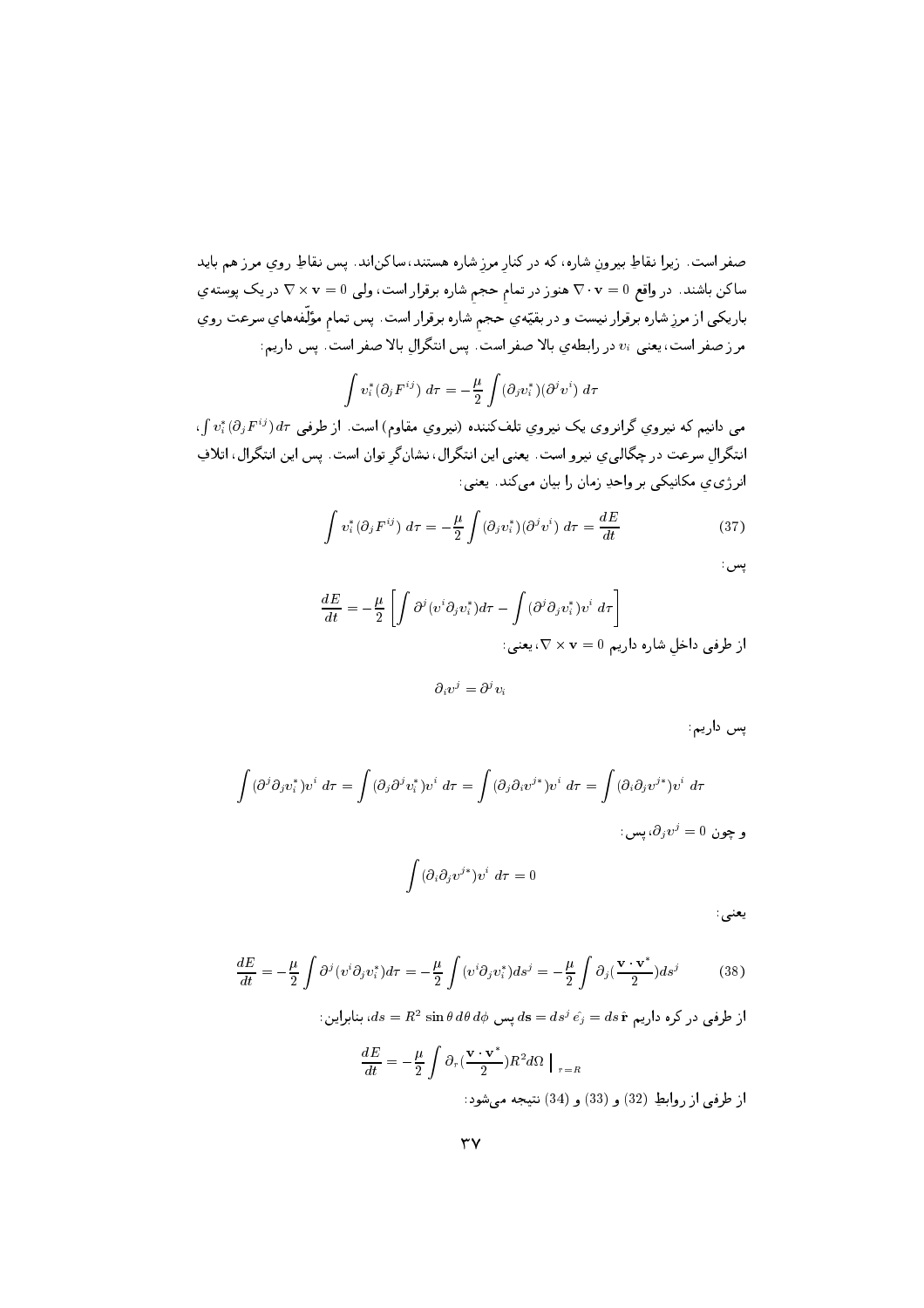$$
\mathbf{v} \cdot \mathbf{v}^* = \sum_{\{l,m\}} \dot{a}_m^l \dot{a}_{m'}^{l'*} \left(\frac{r}{R}\right)^{l+l'-2} \left[ Y_l^m Y_{l'}^{m'*}\n+ \frac{1}{ll'} \frac{\partial Y_l^m}{\partial \theta} \frac{\partial Y_l^{m'*}}{\partial \theta} + \frac{1}{ll' \sin^2 \theta} \frac{\partial Y_l^m}{\partial \phi} \frac{\partial Y_l^{m'*}}{\partial \phi} \right]
$$

با استفاده از روش انتگرال جزء به جزء و رابطه ی (18) داریم:

$$
\frac{dE}{dt} = -\frac{\mu}{2} \sum_{l,m} \dot{a}_m^l \dot{a}_m^{l*} (l-1) \left(\frac{2l+1}{l}\right) R. \tag{39}
$$

براي پيدا كردنِ ارتباطِ  $\frac{dE}{dt}$  و نيروي اتلافى، لحظهاى از مسئله خارج مىشويم. اگر نيروي اتلافى بصورتِ (ج $\tilde{f}$ ) داشته باشیم، معادلهی حرکت بصورتِ  $\tilde{f}x=-\tilde{f}x+\tilde{x}$  است، که در آن  $x$  بردار است، و  $\tilde{k}$ ،  $\tilde{k}$  و  $\tilde{f}$  ماتریس های متقارن هستند. پس داریم:

 $\dot{x}^t \tilde{M} \ddot{x} + \dot{x}^t \tilde{k} x = -\dot{x}^t \tilde{f} \dot{x}$ 

يعنى:

$$
\frac{d}{dt}\left[\frac{1}{2}\dot{x}^t\tilde{M}\dot{x} + \frac{1}{2}x^t\tilde{k}x\right] = -\dot{x}^t\tilde{f}\dot{x}
$$
\n
$$
\vdots
$$
\n
$$
\frac{dE}{dt} = -\dot{x}^t\tilde{f}\dot{x}
$$
\n
$$
\text{and} \quad \text{and} \quad \text{and} \quad \text{and} \quad \text{and} \quad \frac{dE}{dt} = -\dot{x}^t\tilde{f}\dot{x}
$$
\n
$$
M\ddot{x} + kx + f\dot{x} = 0, \qquad \quad x = e^{st},
$$

که  $k$ ،  $M$  و  $f$  عدد هستند. پس نتیجه میشود  $k=0,1$  +  $k^2 + 1$ . اگر  $f$  نبود، آن وقت يعني:  $s=\pm\,i\,\sqrt{\frac{k}{M}}$ 

$$
x = c_1 \exp\left(i\sqrt{\frac{k}{M}}\right) + c_2 \exp\left(-i\sqrt{\frac{k}{M}}\right)
$$

$$
s = \frac{-f \pm \sqrt{f^2 - 4Mk}}{2M} \cdot \int f \cdot d\omega \cdot d\omega = \frac{k}{M} \cdot \omega^2 = \frac{k}{M} \cdot \omega^2
$$

$$
s = \frac{-f \pm i\sqrt{4Mk - f^2}}{2M} = -\frac{f}{2M} \pm i\sqrt{\frac{k}{M} - \frac{f^2}{4M^2}}
$$

$$
x = e^{st}
$$

$$
\omega^2 = \frac{k}{M} - \frac{f^2}{4M^2} \tag{40}
$$

و میرایی  $\frac{f}{2\,M\,k}$  است. اگر  $4\,M\,k > 4\,M\,k$  آنگاه  $s$  یک مقدارِ حقیقی خواهد بود، یعنی  $s$  قسمتِ موهومی ندارد. پس حالتِ فوق میرا اتّفاق می افتد.